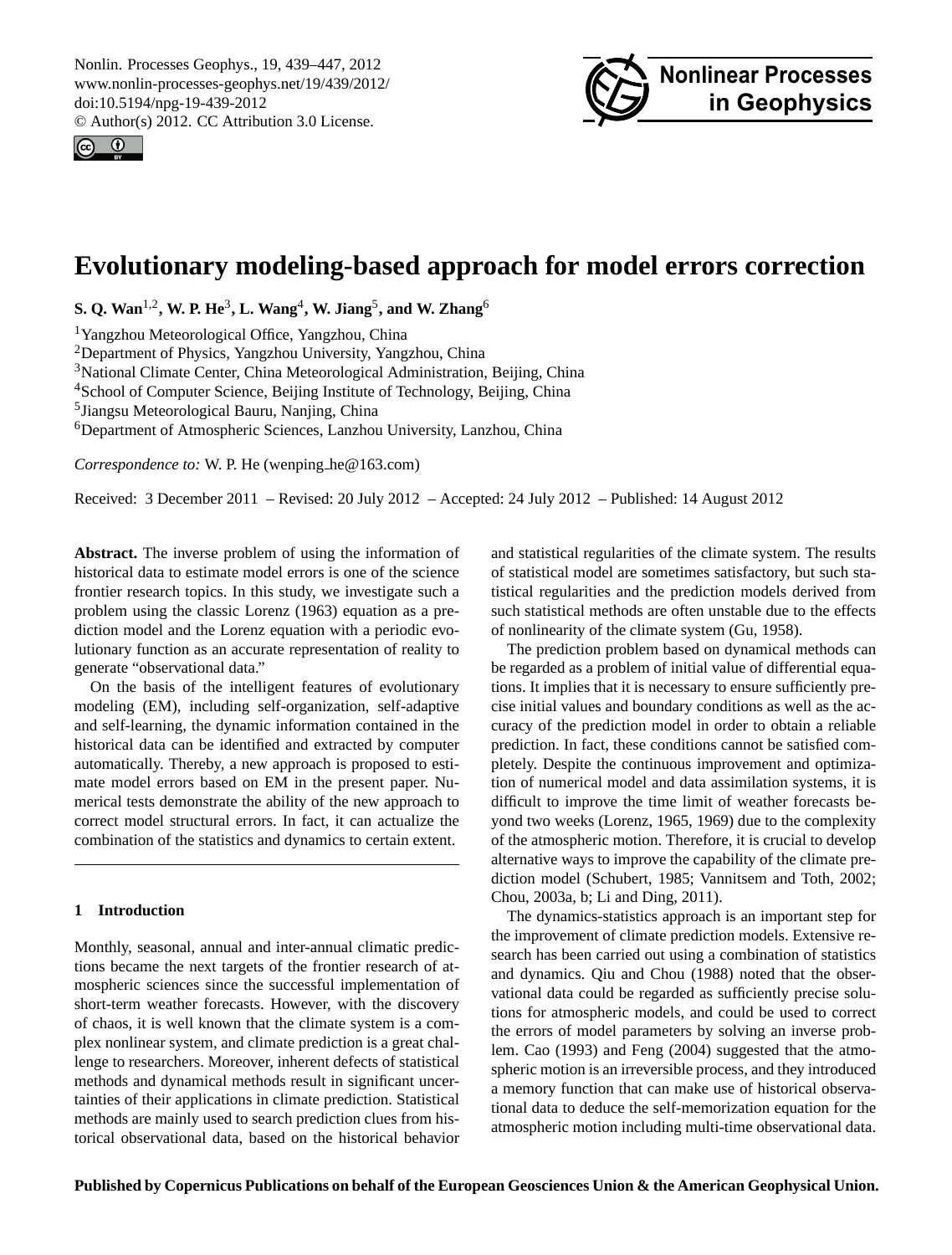Chou (2007) argued that past daily weather changes, especially the recent evolutionary status of the atmosphere, contain the information of numerical model errors. It should be used to correct the model errors. Some related mathematical and numerical issues in the geophysical fluid dynamics and climate dynamics have been discussed (Li and Wang, 2008). These methods have shown to be useful techniques for climate prediction in numerical experiments and applications. It is an evidence of the effectiveness of the dynamics-statistics approach.

In fact, the idea of the correction of the model errors is old. Many studies provided some objective methods of estimating model errors, but their use for improving model performance, is comparatively small. Examples are given by Schubert (1985), Klinker and Sardeshmukh (1992). D'Andrea and Vautard (2000) proposed a methodology for the correction of systematic errors in a simplified atmospheric general circulation model, and confirmed that this improvement actually stems from the flow dependence of the model error. Such flow dependence was found in the Euro-Atlantic sector, while similar attempts to establish this relation in other sectors of the globe failed. Vannitsem and Toth (2002) investigated the short-term dynamics of model errors by means of numerical analysis of the Lorenz (1984) low-order atmospheric system, and found that the short-term mean square error evolution is mainly characterized by an initial quadratic or linear behavior, depending on the dynamical properties of the model error source terms. Also, there are studies of the impact of model errors associated with parameter errors. Duan and Zhang (2010) investigated the effect of initial errors and model parameter errors on a significant "spring predictability barrier" (SPB) for El Niño events. They inferred that initial errors, rather than model parameter errors, may be the dominant source of uncertainties that cause a significant SPB for El Niño events. Mu el al. (2010) suggested that conditional nonlinear optimal perturbation approach (CNOP) can be applied to estimate model parameter errors for El Niño events, but did not consider other kinds of model errors at present. Despite this, it is expected that CNOP will play an important role in the studies of atmospheric and oceanic sciences.

However, most of the works mentioned above remain in the theoretical stage, and many issues need to be addressed for their application in weather forecasts (Chou et al., 2007). For example, traditional methods for solving inverse problems of differential equations face one essential problem of ill-posed characteristic, such as the instability of approximate solutions. The models describing the complex climate system can only approximately describe the major dynamic processes of atmospheric motion. Therefore, not all the details are described in these prediction models. In fact, climate change can be viewed as a long-range evolutionary process with self-adaptation. So, it is unnecessary to describe all the characteristics of the problem in detail, and all it requires is a solution in accordance with the evolutionary laws of the nature.

In the case that only limited information is known on a dynamic system, a possibility is to replace human intelligence with computational intelligence in some steps of the traditional modeling, including the development of assumptions, the construction and the calculation of the model. This is the idea of so-called evolutionary modeling (EM; Cao et al., 2000). Evolutionary computation is a mathematical modeling approach based on the evolutionary laws of nature (Back et al., 1997; Cao et al., 2000). In EM, simple coding techniques can be used to represent a variety of complex mathematical structures. The approximate solutions of inverse problem can be automatically searched by computer programs. This step is iterated for some number of generations until the termination criterion of the run has been satisfied. The characteristics of evolutionary algorithms are selforganizing, self-adaptive and self-learning. Natural selection, namely survival of the fittest, and evolution strategies provide many conveniences and advantages for solving inverse problems of complex differential equations.

In the present work, the problem of how to use combination of the dynamics and statistics to correct model errors has been studied. On the basis of the EM method, a new approach is proposed to correct model errors. Using the new approach, dynamic information of model errors can be extracted from historical observational data. The results of numerical experiments based on the Lorenz (1963) model have been preliminarily validated in terms of their ability to correct model errors. It must be noted that the model error studied here mainly refers to the dynamic structural error in a prediction model.

## **2 Algorithm of EM**

EM is a calculation strategy and method on the basis of the principles of biological natural selection and genetic inheritance (Back et al., 1997; Cao et al., 2000). Complex problems can be solved by means of computer simulations of the natural evolutionary process in EM. In accordance with rules of natural evolution, such as the "survival of the fittest", the complexity of the computing and solution can be controlled in EM. Evolutionary computation provides an effective approach to deal with those problems (Holland, 1975), which are complex and intractable problems by traditional mathematics. Generally, differential equations can be expressed as binary trees in EM (Fig. 1). In these binary trees, each tree structure uniquely corresponds to a complex or simple function within the solution space of the problem. These functions generally consist of arithmetic operations, logic operations, variables, constants, and elementary functions, such as sine, cosine, and exponential function. The tree structure can be changed dynamically by using genetic operators, such as crossover and mutation. The evolution of these tree structures continues from one generation to another generation until the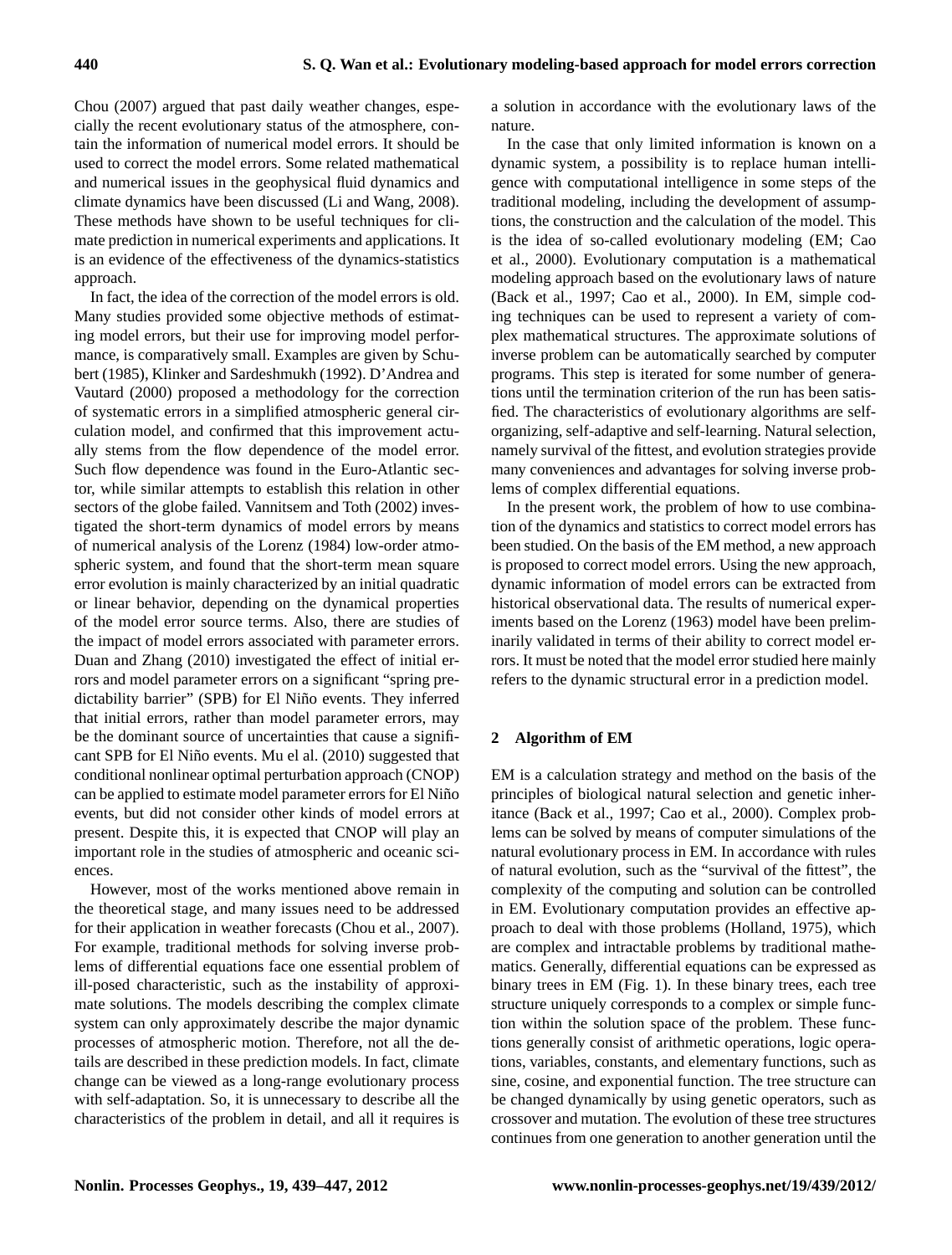

**Fig. 1.** Hierarchical structure diagram of binary tree of the Lorenz model.

termination criterion of the run has been satisfied. The complexity of a function can be controlled by setting the depths of the layers of a binary tree. The detailed algorithm of EM can be found in Cao et al. (2000). As an example, the classic three-dimensional Lorenz (1963) model can be written as the form:

$$
\begin{cases}\n\frac{dx}{dt} = ax + ay = L_x(x, y) \\
\frac{dy}{dt} = rx - (y + xz) = L_y(x, y, z) \\
\frac{dz}{dt} = xy - bz = L_z(x, y, z).\n\end{cases}
$$
\n(1)

Here, the three parameters,  $a, r$  and  $b$ , are positive, and are called the Prandtl number, the Rayleigh number and a physical proportion related to convective scale, respectively. In the present study, the three parameter values are 10.0, 28.0 and 8/3, respectively. When  $r > 24.74$ , the Lorenz system exhibits chaotic behavior. The binary tree form of the Lorenz model is shown in Fig. 1.

In evolutionary algorithms, an individual mathematical model structure corresponds to a unique binary tree (Fig. 1). Three popular methods can be used to implement evolutionary computation, namely, genetic algorithm (GA), gene expression programming (GEP; Ferreira, 2001), and genetic programming (GP; Saiedian, 1997). The GP and GEP methods will be selected to implement EM program in the present study.

## **3 Correction scheme for model errors**

Numerical prediction models are the dynamic equations constructed according to the basic laws of atmospheric and climate motion as currently understood. Undoubtedly, these models use simplified and approximate equations. It can only describe main features of atmospheric motion. In fact, the problem is that the disturbance terms have to be overlooked, or certain important dynamic elements are not included due to the limitation of the existing knowledge. One of the current measures for correcting errors is a post-processing strategy for model prediction results, i.e. statistically correct on the prediction results. However, the omission of dynamic characteristics of the model error affects the quality of the results of the statistical correction.

#### **3.1 Description of the inverse problem**

An inverse problem is a general framework that is used to convert observed measurements into information about a physical object or system that we are interested in. For example, if we have measurements of the Earth's gravity field, then we might ask the question: "given the data that we have available, what can we say about the density distribution of the Earth in that area?" The solution to this problem (i.e. the density distribution that best matches the data) is useful because it generally tells us something about a physical parameter that we cannot directly observe (Keller, 1976; [http://en.wikipedia.org/wiki/Inverse](http://en.wikipedia.org/wiki/Inverse_problem) problem).

In contrast, with a forward problem, an inverse problem of differential equations is based on existing results to deduce the cause of the results. In other words, on the basis of the solution or partial solution of one differential equation, the unknown components of the equation can be deduced. In terms of differential equations, Leverentiev and his colleagues argued that the inverse problem can be defined as follows: an inverse problem for a partial differential equation is any problem involving the determination of the coefficients or right-hand side of a partial differential equation on the basis of certain functionals of the solution of the equation (Leverentiev et al., 2003). Without loss of generality, the general form of differential equations can be written as

$$
L \cdot u(x, y, t) = f(x, y, t), (x, y) \in \Omega, t \in (0, \infty).
$$
 (2)

Here, L is the differential operator, and  $u(x, y, t)$  is the solution of the differential equation. The function  $f(x, y, t)$ is the right-hand side source term of the equation. When L is unknown, this is called an inverse problem of operator identification; furthermore, when the right-hand source term  $f(x, y, t)$  is unknown, this is called a source-term inverse problem. The ill-posedness and nonlinearity of an inverse problem make the related theories and solutions more complex and difficult than those of a forward problem.

In order to investigate the inverse problem based on the use of the information of historical data to estimate model errors, Eq. (1) is regarded as an approximate model derived from practice, while the corresponding true model is represented by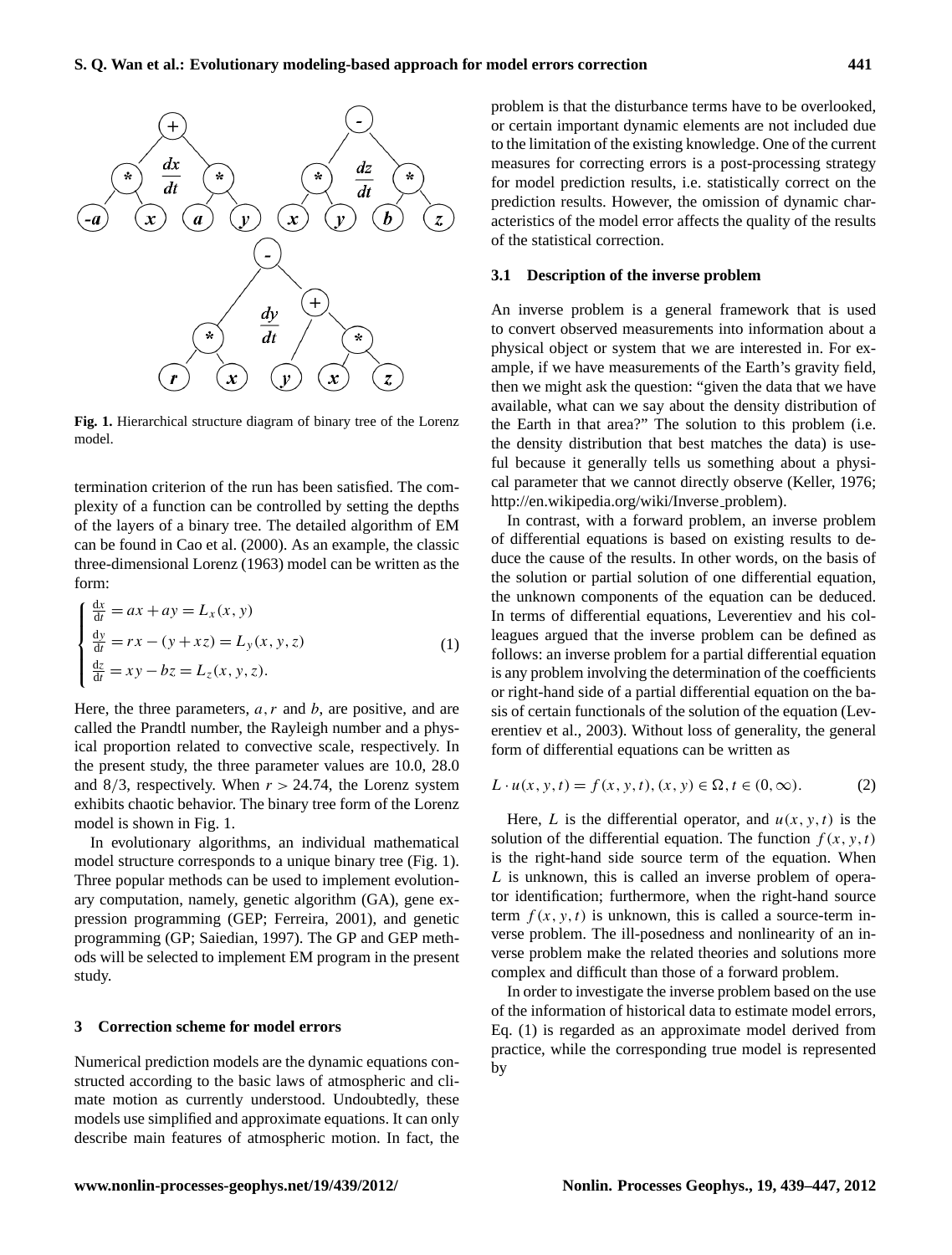$$
\begin{cases}\n\frac{dx}{dt} = L_x(x, y) \Lambda E_x(x, y, z) \\
\frac{dy}{dt} = L_y(x, y, z) \Lambda E_y(x, y, z) \\
\frac{dz}{dt} = L_z(x, y, z) \Lambda E_z(x, y, z).\n\end{cases}
$$
\n(3)

Here,  $E(x, y, z)$  is the potential unknown error term, which is a composite function, such as trigonometric, exponential and power functions. The symbol " $\Lambda$ " represents connecting nodes. Generally, the symbol can only be basic arithmetic operators, such as "+, –,  $\times$ , ÷". If  $L(x, y, z)$  is the main dynamic structure of the function, " $\Lambda$ " can be determined. In this case, the symbol " $\Lambda$ " usually is "+". Even for a simple dynamic equation, such as Eq. (1), it is difficult to determine the specific mathematical expression of  $E(x, y, z)$ using traditional methods. On the basis of the definition of the inverse problem, determining the error term  $E(x, y, z)$ in Eq. (3) is a classic inverse problem, namely, solving the source term on the right-hand side.

The limitation of those traditional methods is that model structure must be determined in advance, and then model parameters can be estimated. However, it generally depends on personal experience to construct model structure. It is a complicated problem, especially when the data space takes on the form of hyper-surfaces with multi-parameters and multivariables.

## **3.2 Error correction scheme of evolutionary algorithm-based prediction model**

The main steps for correcting prediction model error terms through historical data are as follows: an approximate prediction model and an accurate prediction model are constructed, respectively. The solutions of the approximate model are regarded as the prediction results of a specific system, and the solutions of the accurate model are regarded as "observational data". Subsequently, the EM algorithm is used to automatically search for the error term. During modeling, a large ensemble of mathematical model structures is randomly formed by means of the search in the basic function library using the evolution program. Simultaneously, the parameters of the individual model structures will be continuously estimated and optimized by the parameter optimization module. According to certain criteria, poor individual model structures will be eliminated, and good model structures will be retained, which can be continuously used to EM of the next generation. Finally, several mathematical models with relatively minimal errors will be obtained.

Firstly, in Eq. (3), for example, the function  $L(x, y, z)$ must be unchanged in the EM. Then, the function will be expressed as the binary tree hierarchy (Fig. 1), which can be represented in a certain program code, and then can be placed into the evolutionary process. Obviously, obtaining the expression of the error function  $E(x, y, z)$  is an inverse problem that solves the right-hand side of the differential equation. Here,  $L(x, y, z)$  is the approximate model, and the correction scheme of the prediction equation is as follows.

- 1. Constructing  $Gene(L)$ , the binary tree of the main function  $L(x, y, z)$ .
- 2. Specifying randomly the node symbols and the constants contained in the error terms  $E(x, y, z)$ , and the nodes include  $\{+, -, \times, \div, \sin, \cos, \ln, \exp\}$  in the present study. The populations Pop with a certain size will be generated randomly.
- 3. Forming several binary tree structures  $\text{Gene}_i(E)$  of the error functions using the evolutionary algorithm GP and GEP. Meanwhile,  $\text{Gene}_i(E)$  will concurrently evolve with the main binary tree  $\text{Gene}(L)$  by applying evolutionary operations, including selection, hybridization and mutation. By controlling the depths of the binary tree layers of  $\text{Gene}_i(E)$ , several complex-controllable composite binary trees (i.e. the revised function) can be obtained.
- 4. Computing and evaluating the adaptive values of these composite binary trees in combination with "observational data". Retaining the superior individuals Gene<sub>i</sub> $(E)$  in the generation, and then these superior individuals will be used as EM of the next generation.
- 5. Repeating the above procedures until a new function body meets the predetermined conditions (i.e. the termination condition).

#### **3.3 Numerical experiments**

In order to test the performance of the error correction scheme presented in this study, it is necessary to generate "observational data". To deal with this issue, a classic threedimensional Lorenz model is regarded as an inaccurate prediction equation  $L(x, y, z)$ . The Lorenz model with an error term  $E_x = 5\sin(\sin(x))$  is regarded as an accurate prediction equation, and connecting node  $\Lambda =$  "+", as follows:

$$
\begin{cases}\n\wedge = ``+'' \\
E_x(x, y, z, t) = 5\sin(\sin(t)) \\
E_y(x, y, z, t) = 0 \\
E_z(x, y, z, t) = 0.\n\end{cases}
$$

Thus, Eq. (3) can be written as

$$
\begin{cases}\n\frac{dx}{dt} = L_x(x, y) + 5\sin(\sin(t)) \\
\frac{dy}{dt} = L_y(x, y, z) \\
\frac{dz}{dt} = L_z(x, y, z).\n\end{cases}
$$
\n(4)

In Eq. (4), the integral initial values of  $x_0$ ,  $y_0$  and  $z_0$  are 1.19, 3.08 and 21.65, respectively. The integral step is 0.1. The first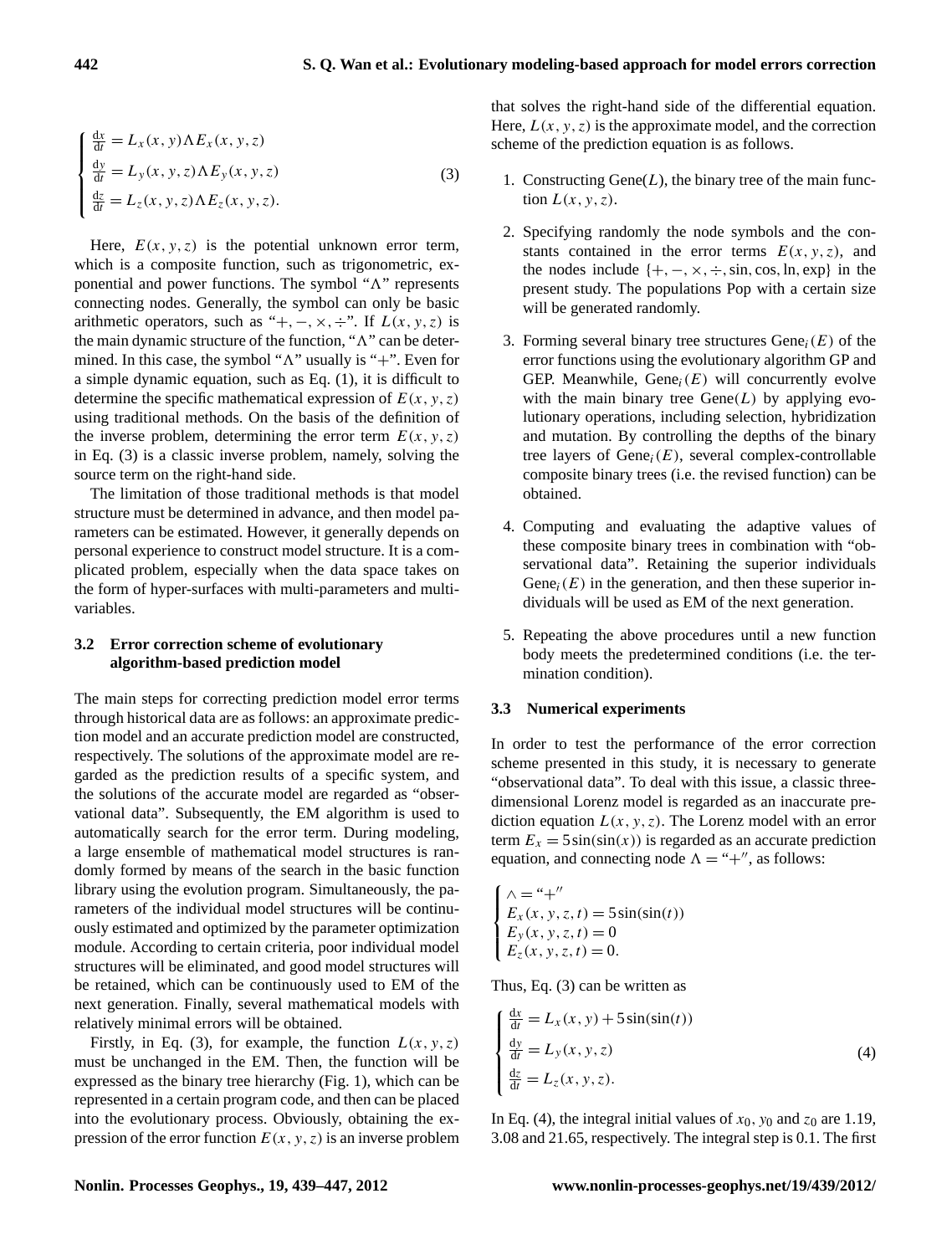

**Fig. 2.** The "observed value"  $(x_0, z_0)$  and the corresponding prediction data  $(x, z)$  of the prediction model, where the sample size is 700. **(a)** Variable x in the Lorenz model; and **(b)** variable z in the Lorenz model.

700 integral steps of Eq. (4) are regarded as "observed data" (solid line in Fig. 2). The corresponding prediction data can be generated by the classic Lorenz model (Eq. 1), and the solution of the approximation model has been shown in Fig. 2 (dash line). Comparing the prediction data with the observational data, it is clear that there is some small difference between the prediction data and the observational data when the integral time is less than about 180 steps. Thereafter, the differences gradually become larger, and even the phases of evolution of the prediction data and the observational data are sometimes in opposition.

In accordance with the correction scheme, the GP and GEP are used in the modeling approach. The details of the related parameters are already listed in Table 1, and a relative error function is used as the fitness function,

fitness
$$
f(t) = \frac{100.0}{\sum_{i=1}^{N} (x_i - x_{i'})^2}.
$$
 (5)

Equation (5) is called the evaluation function, which is a quantitative indicator of the quality of model, and also provides the termination condition of the EM program. Here,  $x_i$  is the "observational data", and  $x_i$  is the solutions of the revised model by EM. It is the most crucial element of the evolutionary algorithm for the problem to be solved. The selection of the fitness function has a significant impact on the convergence speed and results of the evolutionary algorithm. The evaluation function (Eq. 5) is comparatively consistent with the law of evolution, the "survival of the fittest". It retains a suitable adaptive range and can create a state space that can be addressed by the evolutionary algorithm. A suitable evaluation function can improve the convergence



**Fig. 3.** Error correction based on the first component  $L_x(x, y)$  using EM. **(a)** and **(b)** are the fitting and prediction data of the corrected models using the error function  $E_x^{(1)}$ ,  $E_x^{(2)}$  and  $E_x^{(3)}$ , respectively. **(c)** and **(d)** are the same as **(a)** and **(b)**, but for  $E_x^{(4)}$ ,  $E_x^{(5)}$ ,  $E_x^{(6)}$ , respectively.

velocity of the evolutionary algorithm and avoid excessively rapid or slow evolution of populations. Thus, it can ensure to obtain several reliable solutions with high quality. A few prediction equations have been listed in Table 2 obtained by the error correction scheme.

Generally, it is difficult to have the knowledge on the forms and positions of the error terms. The error corrections have been implemented for the three functions  $L_x(x, y)$ ,  $L_y(x, y, z)$ ,  $L_z(x, y, z)$ , respectively. Based on the results of the EM, seven representative error functions are shown in Table 2 for the error corrections on the first function  $L_x(x, y)$  in the Lorenz model (Eq. 1). The error function  $E_x^{(0)}$  obtained by EM is identical to the real error term because the function  $E_x^{(0)}$  can be transformed into the original error function. Indeed, it is no doubt that the probability for obtaining an identical error function is very low in climate models based on the existing technology. The reason is that the variables and physical mechanisms of the atmospheric motion are more complicated than those of the current example. The other six error functions can be divided into two categories. The first three error functions only contain time variable  $t$ , and the style of these functions is similar to that of the real error function. In contrast, there are more than one variable contained in the other three error functions. It is easy to find that most of these error functions obtained by EM are similar to the given error term  $E_x$ , namely, trigonometric functions are the main form in these error functions.

The fitting curves and prediction curves are shown in Fig. 3. The sample size of the training data is 500, and that of the prediction data is 200. Obviously, they are all good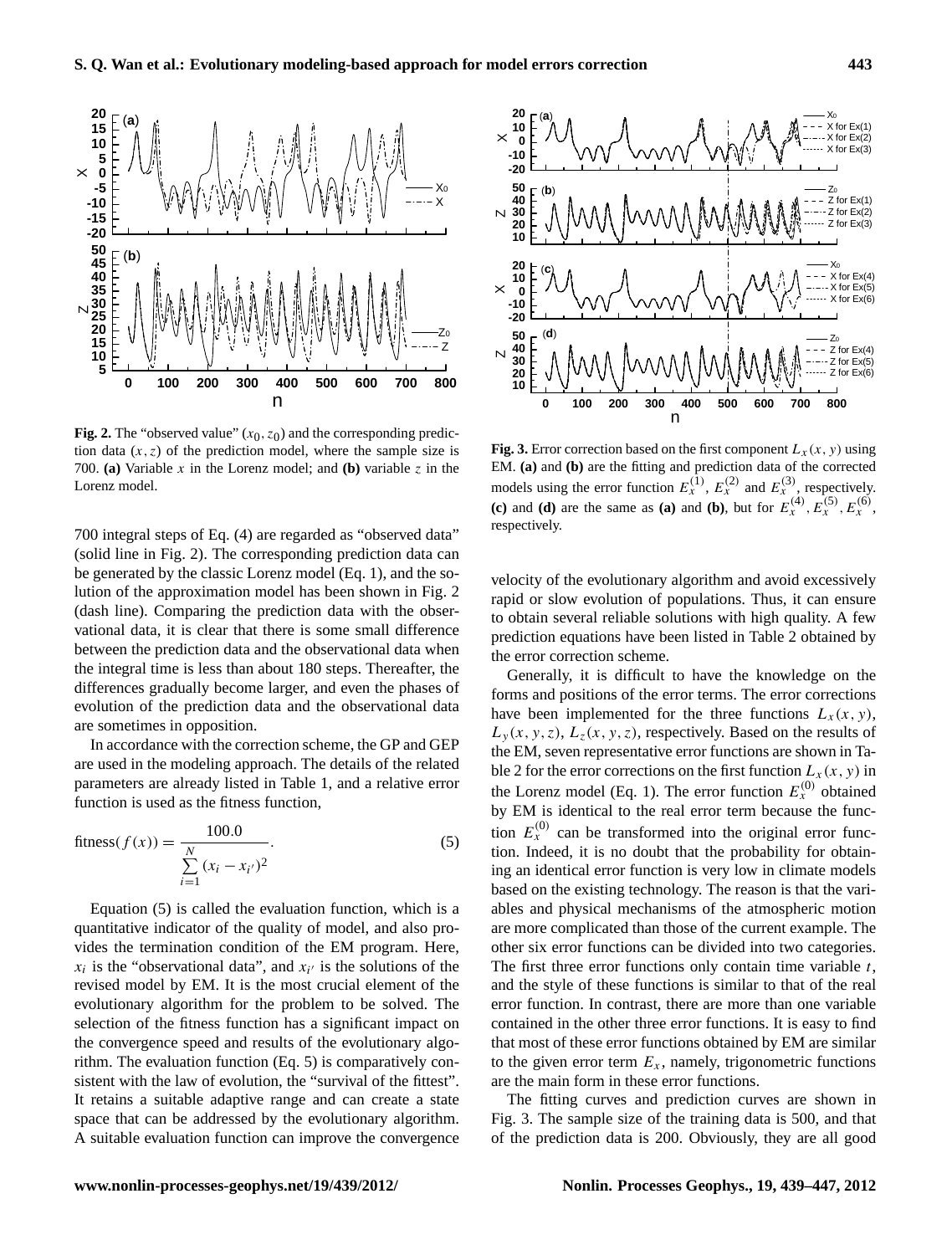|  |  |  |  | <b>Table 1.</b> Parameters in the EM procedure. |
|--|--|--|--|-------------------------------------------------|
|--|--|--|--|-------------------------------------------------|

| Setting                      | GP                                  | <b>GEP</b>                          |
|------------------------------|-------------------------------------|-------------------------------------|
| Population size              | 100                                 | 100                                 |
| Generation                   | $100 - 1000$                        | 500-1000                            |
| Selection method             | Elite                               | Elite                               |
| <b>Functions</b>             | $+, -, *, /, \sin, \cos, \ln, \exp$ | $+, -, *, /, \sin, \cos, \ln, \exp$ |
| Random constant range        | $0 - 100$                           | $0 - 100$                           |
| Crossover prob.              | 75%                                 | 75%                                 |
| Mutation prob.               | 4.4%                                | 4.4%                                |
| Minimum level of binary tree | 3                                   |                                     |
| Maximum level of binary tree | 5                                   |                                     |
| Head length                  |                                     | 20                                  |
| Observations size            | 700                                 | 700                                 |

**Table 2.** Error functions and errors of the equations obtained by EM (for variable x).

| Error function    |                  |                        | Expression of error function                              | Errors (based on x) |            |
|-------------------|------------------|------------------------|-----------------------------------------------------------|---------------------|------------|
| Object<br>reviesd | function<br>name | Including<br>variables |                                                           | <b>Fitness</b>      | Prediction |
|                   | $E_{x}^{(0)}$    | t                      | $10\sin(0.5\sin(t))\cos(0.5\sin(t))$<br>$+5\sin(\sin(t))$ | $\Omega$            | $\Omega$   |
|                   | $E_{x}^{(1)}$    | $\bar{t}$              | $2\sin(t)+1$                                              | 0.26                | 1.37       |
| dx/dt             | $E_{x}^{(2)}$    | $\boldsymbol{t}$       | $3.248\sin(\cos(t))$                                      | 1.50                | 8.41       |
|                   | $E_{x}^{(3)}$    | t                      | $\frac{4.584}{t+2}$                                       | 0.56                | 3.14       |
|                   | $E_{x}^{(4)}$    | x, y                   | $5\cos(x)\cos^2\left(\frac{\cos(y)-0.5}{v}\right)$        | 0.038               | 0.02       |
|                   | $E_{x}^{(5)}$    | x, t                   | $sin(sin(sin(y + t)) + 1.554)$                            | 0.02                | 1.68       |
|                   | $E_{x}^{(6)}$    | x, z                   | $ln(cos(e^x) + cos(cos(z + 0.5)) + 5)$                    | 0.03                | 0.06       |

fitting results for different error functions by EM, and the prediction errors are largely reduced by the correction before reaching the first 150 steps. Even though the prediction error becomes slightly larger in the final 50 steps, the overall varying trend remains unaffected. It is also indicated that there exists a time limit in the correction efficiency of these error functions. In Fig. 3a and b, the adaptive value calculated by Eq. (5) is less than 2, and the maximum of the predication error is only 8.41. Obviously, it is a successful error correction. Figure 3c and d show the results of the revised equation corrected by three relatively more complex error items:  $E_x^{(4)}$ ,  $E_x^{(5)}$  and  $E_x^{(6)}$ . They contain more than one variable, including components  $(x, y, z)$  and t. Even though they are more complicated than the original error function, the effects of the error correction are still satisfactory. Except for the prediction result of the revised equation by  $E_x^{(5)}$ , the average prediction errors are very small. The corrected prediction results are similar for the prediction of the variables  $y$  and  $z$  by error correction on the first function  $L_x(x, y)$  in Eq. (4). It shows the ability of EM to reduce model error using historical observational data.

The results of the error corrections on the second function  $L_y(x, y, z)$  of the Lorenz model are listed in Table 3. The original error term  $E_x$  is in the first function  $L_x(x, y)$ in Eq. (4), but the error corrections on the second function  $L_y(x, y, z)$  can achieve the effect of reducing prediction error by the automatic searching process of the EM and the correction effect is almost the same as with the function  $L_x(x, y)$ . Apart from the error functions  $E_y^{(1)}$  and  $E_y^{(2)}$ , the fitting values of other four revised functions are less than 1.0. The fitting value of  $E_y^{(1)}$  is the largest in the six cases; however, it can be seen that the prediction error also can be largely reduced (Fig. 4). For the other three error functions  $E_y^{(4)}$ ,  $E_y^{(5)}$ ,  $E_y^{(6)}$ , the average prediction errors of the revised function are very small. The prediction errors of the revised model by the error function  $E_y^{(4)}$ ,  $E_y^{(5)}$ ,  $E_y^{(6)}$  become relatively larger when the integration time is greater than about 150 units. The results further indicate that there exist time limits in the correction efficiency by these error functions. It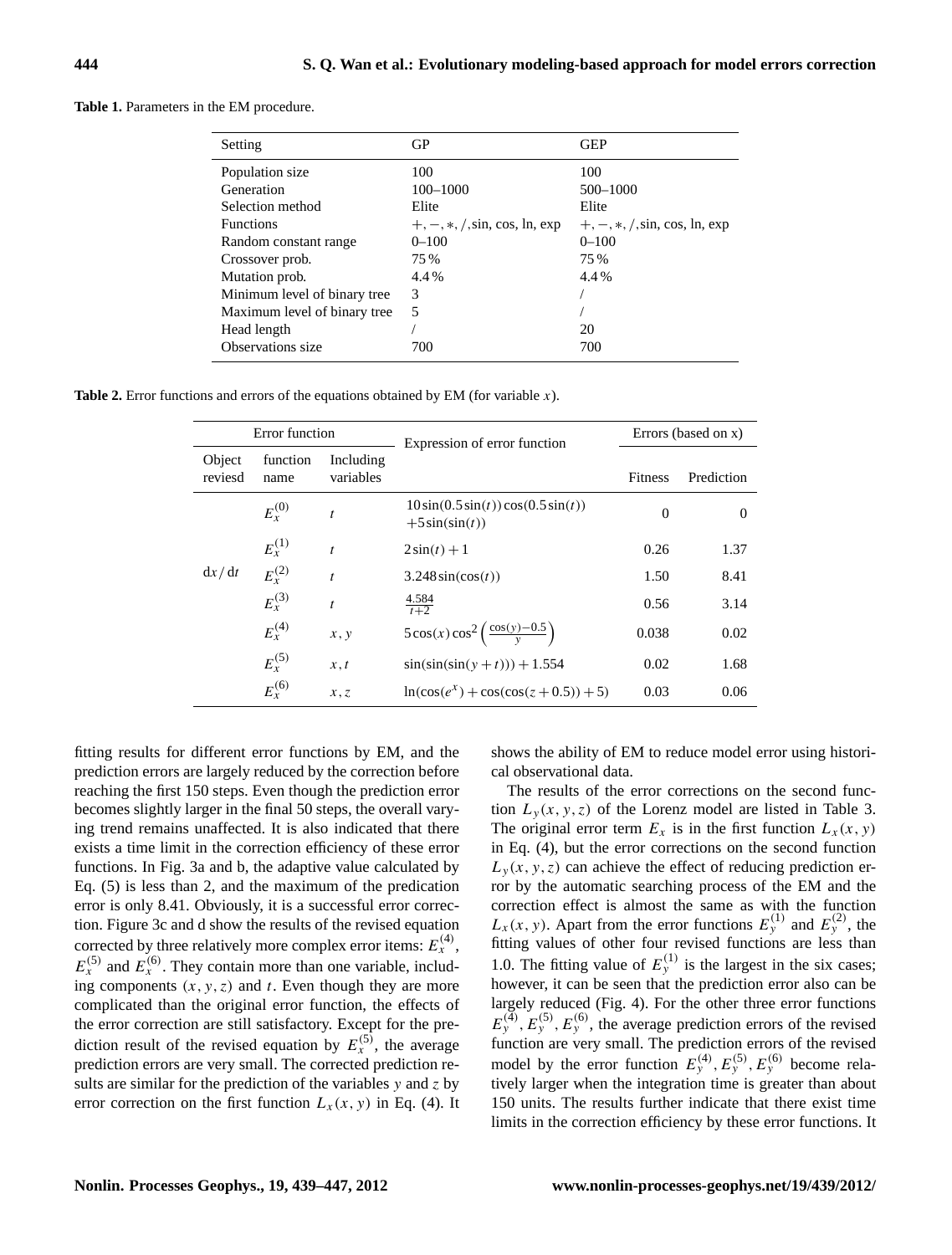

**Fig. 4.** Error correction based on the second component  $L_y(x, y, z)$ using EM. **(a)** and **(b)** are the fitting and prediction data of the corrected models using the error function  $E_y^{(1)}$ ,  $E_y^{(2)}$ ,  $E_y^{(3)}$ , respectively. **(c)** and **(d)** are the same as **(a)** and **(b)**, but for  $E_y^{(4)}$ ,  $E_y^{(5)}$ ,  $E_y^{(6)}$ , respectively.

shows that the structural errors of a prediction model can be adjusted by correcting its different components of the model. Similar error corrections have been implemented for the third function  $L_z(x, y, z)$ . The results are listed in Table 3 and shown in Fig. 5. The effects of the corrections are similar with those of the other two components in the Lorenz model.

Based on these results, it can be concluded that various forms of error function can be obtained by the EM algorithm. Some of them are simple error function forms, which may be almost identical to the original error function in the inaccurate equation; however, there are also complex forms, which contain various kinds of compound functions. In certain time range, they provide similar dynamic characters. In summary, the information of the prediction error contained in the observation data can be effectively extracted by EM. EM provides a variety of possible forms of error function, which can be used to largely reduce the prediction error in a certain time limit.

### **4 Conclusions**

The development of a numerical model largely depends on the continued improvement of the model and the quality of observational data. The dynamical methods have already become an important research direction in climate prediction. The dynamics-statistics approach is a significant and effective way to improve prediction capabilities under the conditions of existing models and data. Different from the simple



**Fig. 5.** Error correction based on the third component  $L_z(x, y, z)$ using EM. **(a)** and **(b)** are the fitting and prediction data of the corrected models using the error function  $E_z^{(1)}$ ,  $E_z^{(2)}$ ,  $E_z^{(3)}$ , respectively. **(c)** and **(d)** are the same as **(a)** and **(b)**, but for  $E_z^{(4)}$ ,  $E_z^{(5)}$ ,  $E_z^{(6)}$ , respectively.

statistical correction strategy, this paper proposes a direct correction method of model error based on the EM algorithm, which can make use of dynamic regularities inherent in historical data.

In comparison with the original prediction equation, the numerical results indicate that prediction errors are significantly reduced after the correction by the EM algorithm and the feasibility and ability of the correction scheme proposed in this paper. The present work demonstrates that, using the EM algorithm, the abundance of information present in historical data can be used to correct model errors. The present method can make full use of the advantages of dynamics and statistics.

Various forms of error function can be obtained by EM algorithm, and it will be a difficult task to choose an appropriate equation in application. An ensemble forecasting method can be used to deal with this problem. Based on the prediction errors of the model corrected by EM, the proportion of the prediction results of the different revised model can be quantitatively allocated. It can reduce the uncertain of the prediction results by the revised model as well as avoiding randomicity of a single revised model.

Only a simple three-dimensional Lorenz equation is selected to study the scientific problem for model error correction in the present paper, but our work has undoubtedly paved a new way for the implementation of a combined dynamicsstatistics. The results of the numerical experiment will be a great encouragement for researchers to continually study in this field, and it further demonstrates that the combination of dynamics and statistics is an important and feasible approach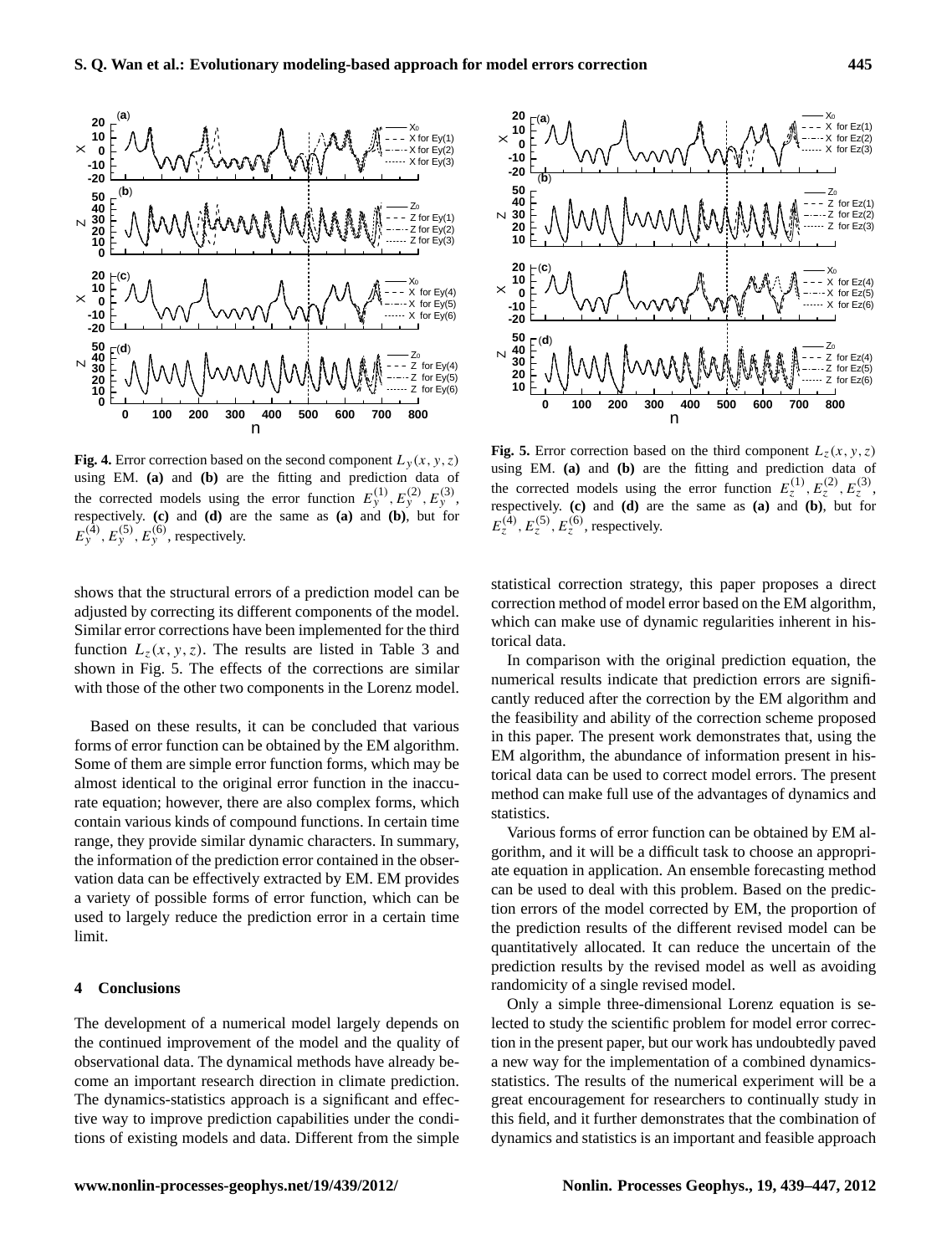| Error function    |                  |                        | Expression of error function                     | Errors (based on $x$ ) |            |
|-------------------|------------------|------------------------|--------------------------------------------------|------------------------|------------|
| Object<br>reviesd | Function<br>name | Including<br>variables |                                                  | <b>Fitness</b>         | Prediction |
|                   | $E_{v}^{(1)}$    | t                      | $sin(sin(t) + sin(t + 2)) + 0.5$                 | 4.58                   | 2.45       |
|                   | $E_{v}^{(2)}$    | $\dot{t}$              | $\sqrt[4]{10t^2}$                                | 2.28                   | 7.60       |
| dy/dt             | $E_{v}^{(3)}$    | t                      | $\cos(0.5t + t \sin(t)) + 0.642$                 | 0.96                   | 3.74       |
|                   | $E_{v}^{(4)}$    | y, z                   | $e^{\frac{\sqrt{5}}{y-\sqrt{zt}-\sqrt{yt}}/1.5}$ | 0.03                   | 0.22       |
|                   | $E_{v}^{(5)}$    | x, y, t                | $(\sin(\cos(x)) + \sqrt{yt})/5$                  | 0.04                   | 0.25       |
|                   | $E_{\nu}^{(6)}$  | x, y, z                | $\cos\left(xy-\frac{1}{2\ln(2z)+y-5)}\right)$    | 0.02                   | 0.08       |

**Table 3.** Error functions and errors of the equations obtained by EM (for variable y).

**Table 4.** Error functions and errors of the equations obtained by EM (for variable z).

| Error function    |                  |                        | Expression of error function                            | Errors (based on $x$ ) |            |
|-------------------|------------------|------------------------|---------------------------------------------------------|------------------------|------------|
| Object<br>reviesd | Function<br>name | Including<br>variables |                                                         | <b>Fitness</b>         | Prediction |
|                   | $E_{7}^{(1)}$    | t                      | $\frac{e^{0.5-t}}{\ln(0.5t^2+2)}$                       | 1.44                   | 7.9        |
| dz/dt             | $E_z^{(2)}$      | $\boldsymbol{t}$       | $\frac{\sqrt{5-(0.5t-e^t)}}{t}$                         | 0.87                   | 2.29       |
|                   | $E_{7}^{(3)}$    | $\boldsymbol{t}$       | $\sin(e^{2t+0.4}) + (\sin(e^t) + 0.4)/5$                | 0.42                   | 2.33       |
|                   | $E_{7}^{(4)}$    | x, y, z                | $\frac{\sin(x+5/x)}{(\sin(y)+\ln(z)+5)}-t$              | 0.12                   | 0.32       |
|                   | $E_{7}^{(5)}$    | x, y, z                | $\frac{2}{x}$ cos $\left(\frac{2z\cos(0.5y)}{y}\right)$ | 0.02                   | 0.04       |
|                   | $E_{7}^{(6)}$    | Z.                     | $e^{\sin(e^z)}$                                         | 0.03                   | 0.22       |

for the improvement of prediction precision. In future work, the idea presented in this paper will be gradually applied to higher dimensional ordinary differential and partial differential equations. The ultimate goal is to apply the present method to a variety of numerical prediction models.

Currently, EM can be optimized by means of parallel computing or cloud computing. It can be realized by implementing multithread parallel computing not only for the correction of model errors of single dynamic equation but also for that of multi-equations. Based on this, the computational efficiency of EM can be improved greatly. In fact, the numerical calculations used in this paper all are based on multicore multi-threaded algorithms, which obviously improves the computational efficiency of EM. So we believe that the present study could be applied to more complex systems for the correction of model errors including the model errors of large-scale numerical prediction models.

*Acknowledgements.* The authors thank the anonymous reviewers and the editor for helpful suggestions, and thank Zuojun Yu in Hawaii University for improving the English in our manuscript. This research was jointly supported by the National Natural Science Foundation of China (Grant No. 41005041), National Basic Research Program of China (973 Program) (2012CB955902), the National Natural Science Foundation of China (Grant No. 40905034), and the Special Scientific Research Fund of Meteorological Public Welfare Profession of China (Grant Nos. GYHY201106015 and GYHY201106016).

Edited by: S. Vannitsem Reviewed by: two anonymous referees